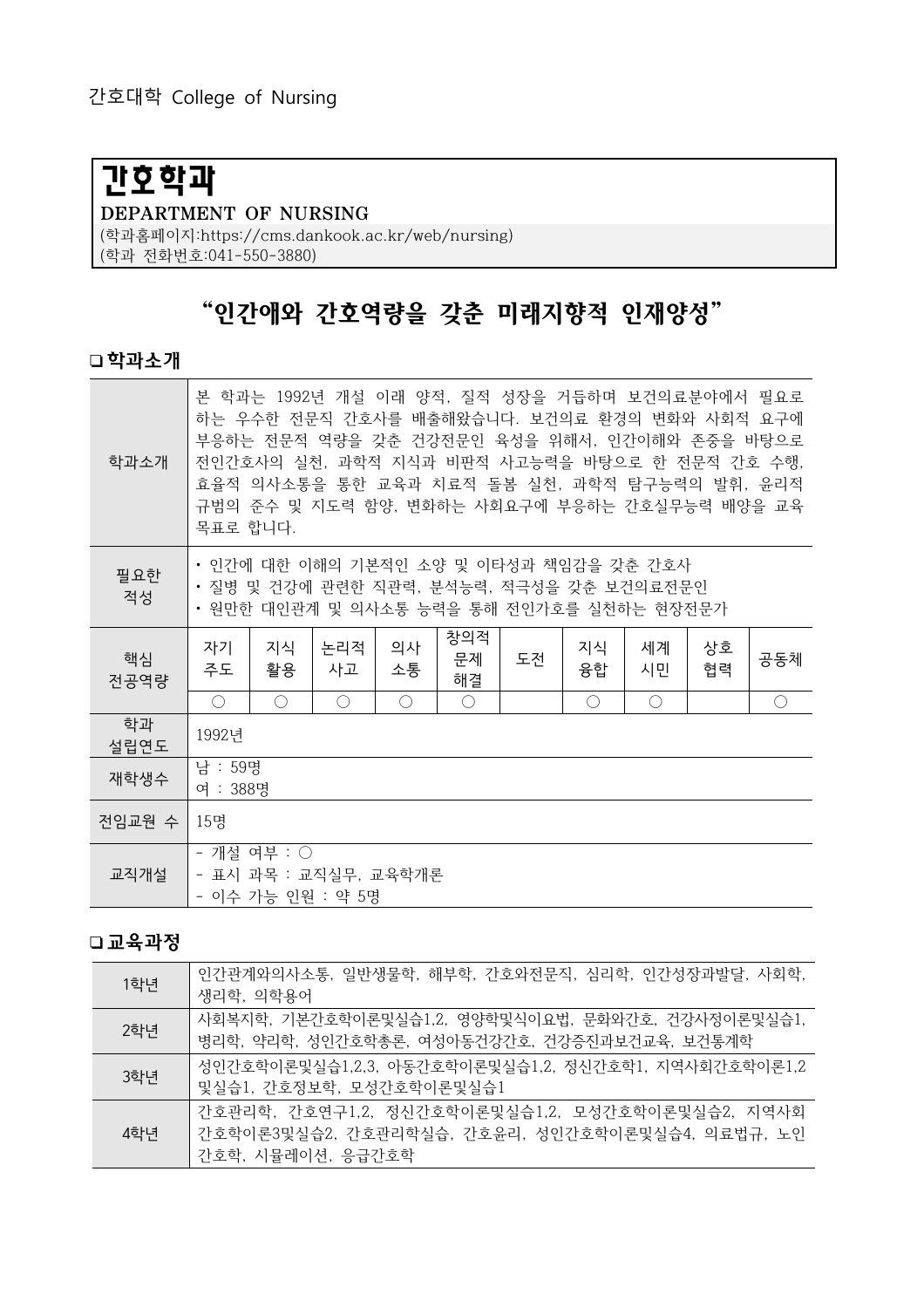## 간호대학 College of Nursing

□학과 내 학생활동(특별프로그램, 동아리, 스터디모임, 자치활동, 캠프, 학술발표회 등)

| <b>OSCE</b> | (기술 역량 강화 프로그램) 3학년 1, 2학기와 4학년 1학기에 핵심간호술을 연습하고<br>평가하는 프로그램으로 학생들의 임상실무능력 강화를 위한 프로그램                        |
|-------------|----------------------------------------------------------------------------------------------------------------|
| 연구발표회       | 팀별로 연구주제 선정부터, 계획, 자료수집 및 분석 과정을 실제로 수행하고 그 결과를<br>구연 발표 혹은 포스터 발표를 하는 것으로 학생들의 연구수행 역량을 키우는 것을<br>목적으로 함      |
| 취업멘토링       | 취업이 확정된 4학년 선배가 취업준비 경험을 후배들과 공유하면서 후배들의 취업준비<br>전반을 멘토링하는 프로그램으로 학생들의 취업준비를 구체적으로 도와주는 것을 목적<br>으로 함          |
| 간호대학<br>학술제 | 건강관련 주제를 선정하고 간호학생들이 그동안 습득해온 간호지식과 실무능력을 활용<br>하여 단국대학교 학우들에게 교육 및 직접서비스 제공을 함으로써 대학내 간호학과를<br>홍보하는 것을 목적으로 함 |
| 행복드림        | 봉사동아리로 단국대병원, 지역사회기관(그룹홈, 요양원)을 대상으로 봉사활동을 실시하며,<br>이를 통해 간호전문인에게 필요한 봉사 정신을 함양함을 목적으로 함                       |
| H&I         | 정기적 독서모임을 통해 전공 관련 저널과 논문 등을 함께 읽고 토론하고 이를 바탕으로<br>매년 간호학과 학술지를 제작하며 간호학과에 대한 이애희 폭을 넓히고자 함                    |

## 졸업 후 진로

| 사회진출 분야 | 전문 의료기관의 임상간호사/초·중등학교 보건교사/보건직 공무원                                                                                                                                                                                                                                                                                                                                              |
|---------|---------------------------------------------------------------------------------------------------------------------------------------------------------------------------------------------------------------------------------------------------------------------------------------------------------------------------------------------------------------------------------|
| 자랑스런 동문 | • 민현경 (1996졸업) 단국대병원 팀장<br>• 송희승 (1996졸업) 상지대학교 교수<br>• 이현숙 (1996졸업) 단국대병원 팀장<br>• 이호경 (1996졸업) 단국대병원 팀장<br>• 한시현 (1996졸업) 단국대병원 감염관리실 파트장<br>• 이승희 (1996졸업) 단국대학교 교수<br>• 김령아 (1996졸업) 소방청 119구급과 소방령<br>• 장형숙 (1997졸업) 청운대학교 교수<br>• 조혜란 (1999졸업) 단국대병원 홍보팀 파트장<br>• 박정욱 (1999졸업) 성애병원 간호과장<br>• 이영신 (1999졸업) 극동대학교 교수<br>• 김연정 (2004졸업) 나사렛대학교 교수<br>• 이수정 (2001졸업) 단국대학교 교수 |

#### 취득 가능 자격증

| • 보건복지부 시행 : 간호사 자격증, 전문간호사 자격증 |  |  |  |  |
|---------------------------------|--|--|--|--|
|---------------------------------|--|--|--|--|

• 보건교사 자격증(교육부)

## 학과 tip

| 교수님 한 말씀 !! |                           |  |  |  | 인공지능의 역습에서도 살아남을 수 있는, 대체 불가의 보건의료전문인을 |
|-------------|---------------------------|--|--|--|----------------------------------------|
|             | <sup>!</sup> 양성해내는 학과입니다. |  |  |  |                                        |